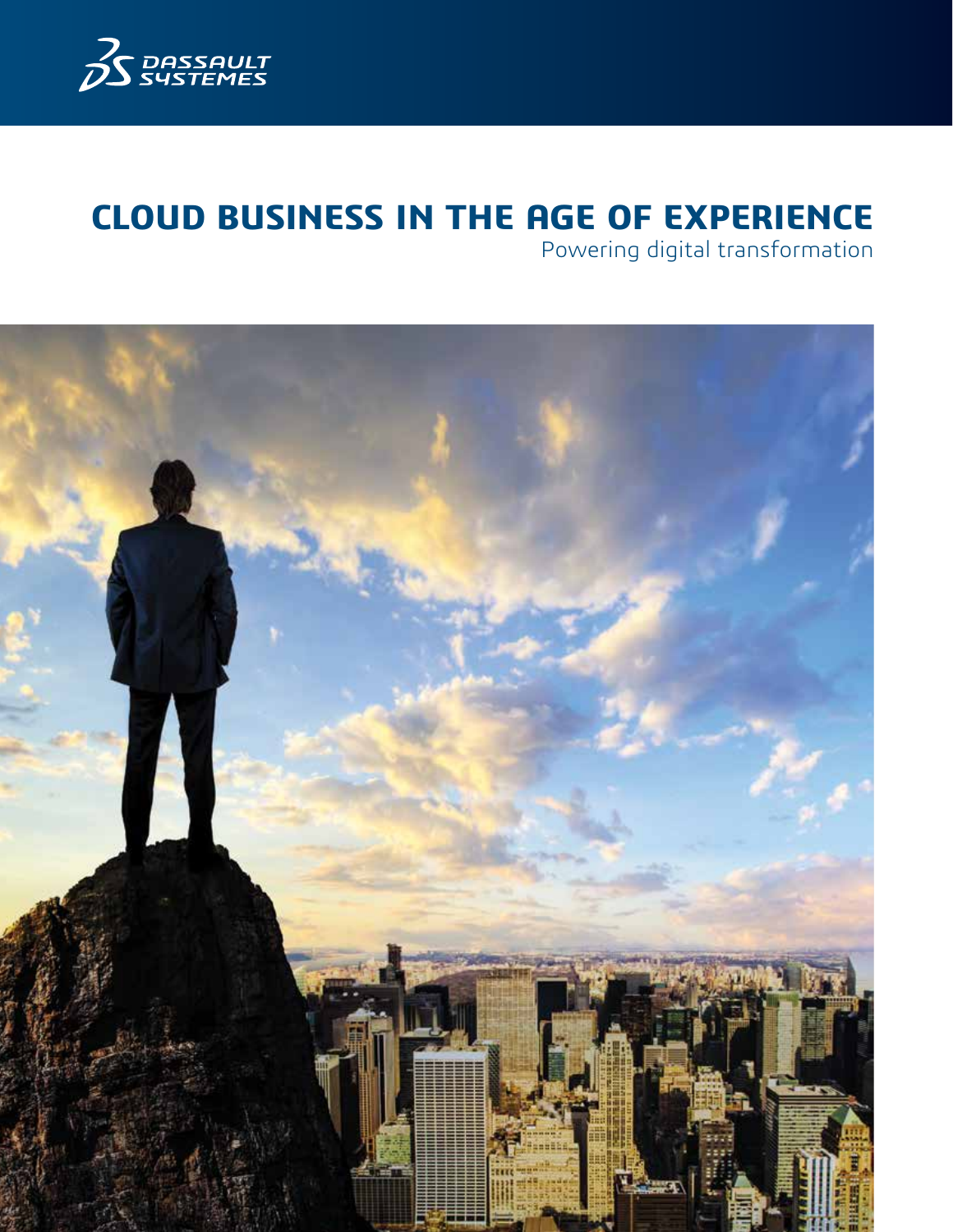**Digital technology trends such as mobility, the Internet of Things (IoT), big data and analytics are changing business processes and disrupting business models. The common denominator among them, both a transformative force and a prime enabler for all, is the cloud.** 

The cloud delivers what businesses require to make a digital transformation: high flexibility, on-demand access anytime, anywhere, immediate availability of advanced software without the associated hardware, but above all, it delivers simplicity.

The cloud is the foundation of tomorrow's next-generation applications and business processes. This is why Dassault Systèmes has placed the cloud at the heart of our business experience strategy. Dassault Systèmes is the third fastest growing cloud company.<sup>1</sup>

## **A PLATFORM ON THE CLOUD FOR THE EXPERIENCE ECONOMY**

In the experience economy, products and services are no longer enough. Consumers want unique, personalized experiences that are greater than the sum of their parts or features. Experiences build brand loyalty at an emotional level, which bind customers to a business.

As the **3D**EXPERIENCE® company, we have designed our business experience platform – the **3D**EXPERIENCE platform – to help our clients imagine, design, simulate and deliver these powerful experiences. The cloud is the optimal way to leverage the power of the **3D**EXPERIENCE platform, which is essential to succeed in today's experience economy.

The cloud enables all employees of a business to instant access to the platform regardless of their location. Their user experience is greatly simplified through the collaborative nature of the platform that unites people, ideas and knowledge in a common mission of experience innovation.

In addition, the Dassault Systèmes MarketPlace will further complement the **3D**EXPERIENCE platform by enabling Dassault Systèmes clients and partners to conduct business, for example, buying or selling 3D printing services on the cloud.

## **DASSAULT SYSTÈMES UNIQUE CLOUD STRATEGY**

In developing our cloud strategy, we set out to create a holistic offer that supports our clients' core digital transformation strategies and help them compete in the experience economy. By leveraging the power of the **3D**EXPERIENCE platform on the cloud, our customers can collaborate better, experiment more and innovate faster.

The Dassault Systèmes cloud offering is unique in three important ways:

### **Largest cloud solution portfolio with apps for every stage of the value stream**

The value stream is the sequence of activities a company employs to develop an experience. We offer the most comprehensive cloud solution portfolio at every stage of the value stream, from upstream thinking to customer ownership. The **3D**EXPERIENCE platform revolutionizes the innovation process by enabling real time collaboration among all stakeholders at each stage, eliminating silos, delays and rework. We offer a portfolio of industry solutions, customized to each discipline, eliminating the need to invent or customize.

While other companies have chosen to make applications serving just one or a few disciplines available on the cloud, we have chosen to enable every business and technical role engaged in product innovation to work collaboratively on the cloud, in domains ranging from design and engineering, testing and simulation to manufacturing and industrial operations.

The completeness of the offer enables companies to leverage the full potential of the cloud at a project, program or enterprise-wide level. It enables them to harness the true power of the cloud for business transformation, rather than simply tapping into it to execute ad hoc tasks in a more convenient or efficient manner.

## 2017 cloud solution portfolio **Ownership** *(after sales) 1 app* **Upstream Thinking Sales & 3DEXPERIENCE Marketing** *5 apps 3 apps* **Design & Manufacturing Engineering** *20 apps 1 app*

THIRD FASTEST GROWING CLOUD COMPANY.

DASSAULT SYSTÈMES IS THE

The 25 Fastest Growing Cloud Companies; © 2015-2017 PwC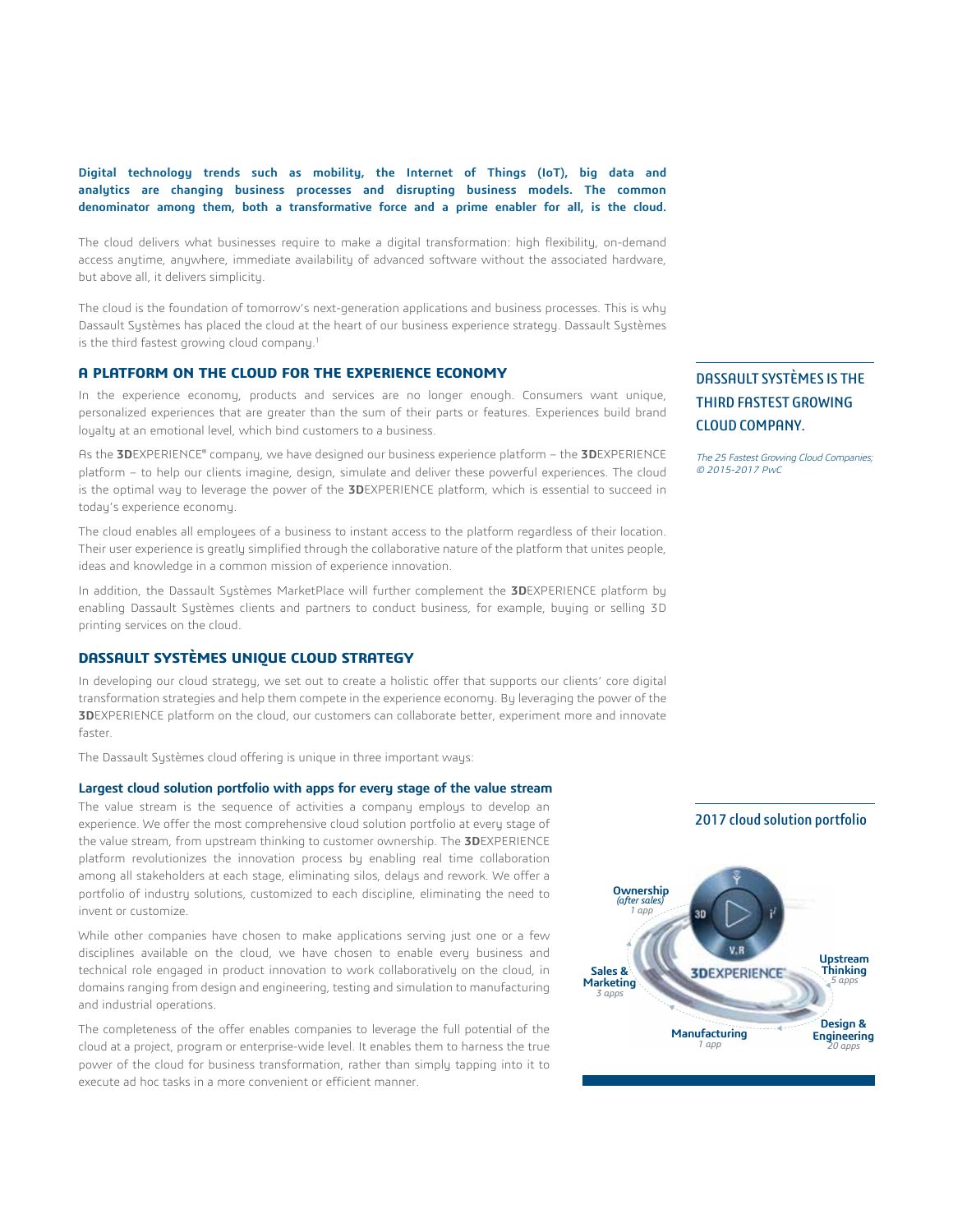## **Unique collaborative business experience platform on the cloud**

The **3D**EXPERIENCE platform provides a single point of access and common interface for all applications, and enables all business units - design, engineering, simulation, manufacturing, sales, marketing, finance, procurement and management – to engage in collaborative innovation.

Each subscription includes instant access to unique collaborative applications embedded within the **3D**EXPERIENCE platform such as:

- 3D design, engineering, modelling, simulation, data management and process management on the cloud,
- Social communication, community building and ideation applications for collaborative innovation,
- 3D visualization, analytics and dashboarding for knowledge sharing and data-driven decision-making for communities.

For fast ramp-up and maximum effectiveness, all applications, services and content are available as packages per specific users with defined roles (e.g., Additive Manufacturing Engineer, Aero Surface Modeler, and Car Design Ergonomist) and tailored according to each of our Industry Solution Experiences.

Subscribers can immediately experiment and access all of these essential tools.

#### **All-in-one comprehensive package offering**

The cloud subscription model is a comprehensive, all-in-one package that incorporates all layers of the platform.

- The application layer (Software-as-as-Service, SaaS) for software and content.
- The platform layer (Platform-as-a-Service, PaaS) for deployment, supervision and operation services.
- The infrastructure level (Infrastructure-as-a-Service, IaaS) for on demand and elastic compute, network and storage resources.

With this approach to resource packaging, Dassault Systèmes comprehensive portfolio and its **3D**EXPERIENCE business platform combine to form a unique offering within the industry. In addition, the cloud offers numerous native advantages that are essential to digital business transformation.

### **THE CLOUD'S NATIVE BUSINESS ADVANTAGES**

This importance of the cloud in business transformation is reflected in CEO and CIO surveys that continually rank the cloud as a top company priority, and in double-digit adoption rates that show no signs of slowing. The market for cloud-based application software has grown to 22% (as of 2016) of total software spend, driving broad changes in enterprise application software and service markets.<sup>2</sup>

Specific business advantages that are driving this high cloud adoption include:

#### **Scalability**

The cloud offers ready-to-use resources for instant project or company ramp-up. Work can be performed 24/7 from any location, on mobile or fixed devices, and users can add new applications and services on-the-fly, whenever and wherever needed. In addition, advanced and innovative new features can be downloaded, installed and fully configured in minutes.

#### **Competitiveness**

The cloud's immediate deployment and ready-to-use capabilities enable every company to improve execution and accelerate time to market. It also provides all companies with immediate access to resources, instant access to enterprise-class technologies.

This levels the playing field for startups and small and medium-sized businesses (SMB). Deloitte surveys show that SMBs using cloud technology grow 26% faster and reap 21% higher gross profits than those who do not.<sup>3</sup> And SMBs, having reaped early rewards from the cloud, are adopting it as a primary platform at a much faster pace than large businesses.

In parallel, large organizations are also realizing they need to adopt a cloud strategy if they do not want to be disrupted by the inevitable innovation shifts.

#### **Profitability**

Large and midsize enterprises recognize the attractive cost benefits of the cloud. By providing access to subscription-based shared services, the cloud enables companies to eliminate IT equipment and administrative expenditures. It also enables them to shift IT spending from high capital expenditures (CAPEX) to low operating expenses (OPEX). And with flexible subscriptions and a pay-as-you-go model, financial risks are lowered along with total cost of ownership.

THE CLOUD'S IMMEDIATE DEPLOYMENT AND READY-TO-USE CAPABILITIES ENABLE EVERY COMPANY TO IMPROVE EXECUTION AND ACCELERATE TIME TO MARKET.